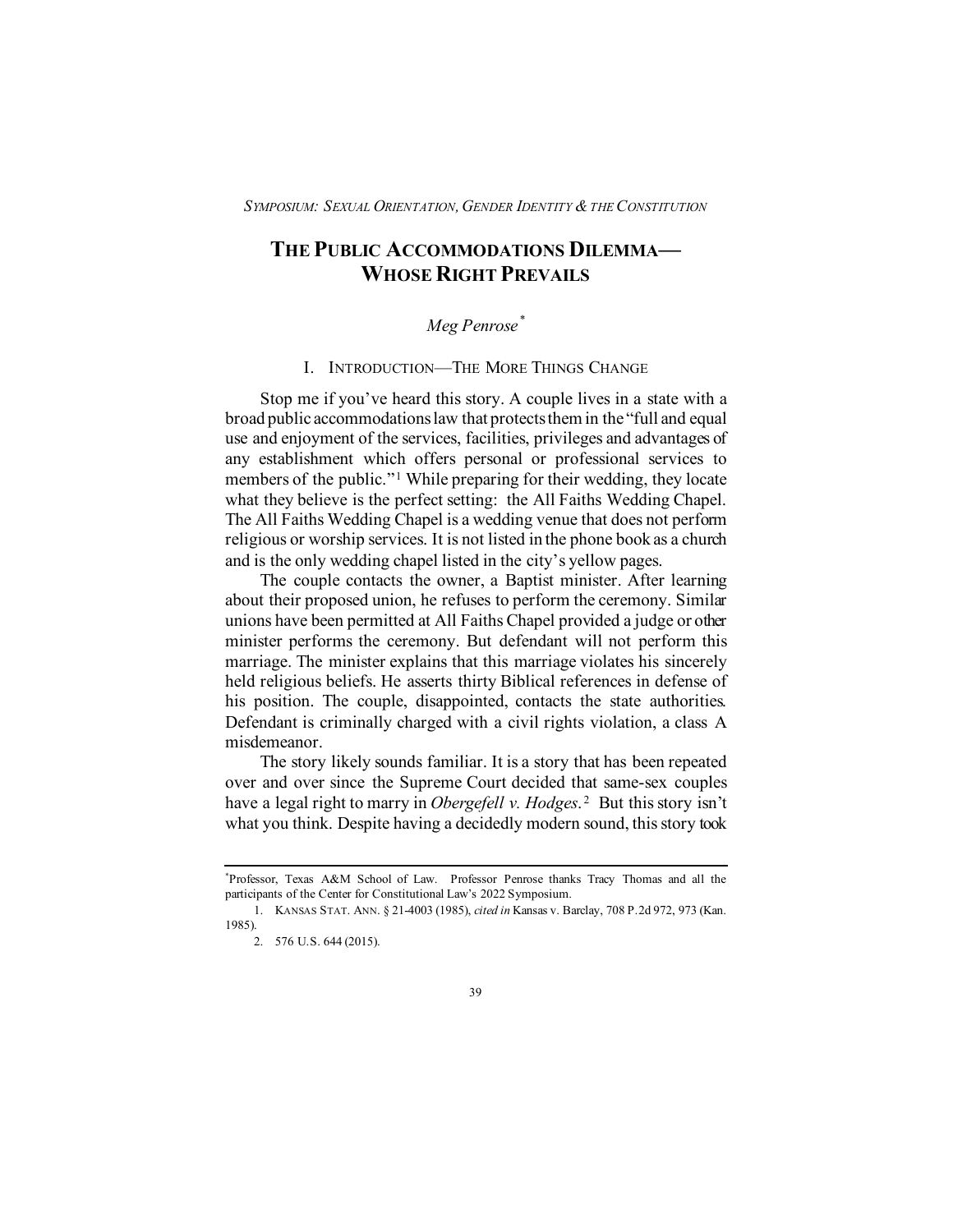place in 1985–long before same-sex couples had a legal right to marry.[3](#page-1-0) This 1985 Kansas Supreme Court case involved an interracial couple that, since the 1967 case of *Loving v. Virginia*, had the constitutional right to marry. [4](#page-1-1) Despite this legal right, the couple was turned away from the chapel based on religious liberty. The case, *Kansas v. Barclay*, is a reminder that religious liberty has been used to circumvent public accommodations law before.<sup>[5](#page-1-2)</sup> And, like some of the modern stories involving same-sex couples, the minister's religious freedom to refuse to perform the wedding won the day. Religious liberty, in this instance, overcame the interracial couple's right to equally access goods and services in Kansas.

So what can we learn from *Kansas v. Barclay* in relation to same-sex couples? What are the similarities to gay and lesbian couples that find the perfect wedding venue only to be turned away? What happens when a gay couple is told a baker won't create their wedding cake, [6](#page-1-3) a florist won't arrange their wedding flowers,<sup>[7](#page-1-4)</sup> and a photographer<sup>[8](#page-1-5)</sup> will not memorialize their wedding ceremony? This short essay gives a brief history of religious liberty-based objections to public accommodations law promoting societal integration and provides a potential solution. To be clear, this author does not see race and sexual orientation as identical. We can learn certain things from race discrimination cases–not the least of which is the continued resistance to full racial integration and equality.<sup>[9](#page-1-6)</sup> That is not to say that every incident of discrimination is the same. Race

<span id="page-1-3"></span>6. Masterpiece Cakeshop, Ltd. v. Colo. Civ. Rts. Comm., 584 U.S. \_\_\_, 138 S.Ct. 1719 (2018). The baker, who successfully challenged the Colorado Civil Rights Commission decision against his bakery, has been sued again for a new violation of the Colorado Anti-Discrimination Act. That suit remains pending with initial motions resolved at the federal district court level. *See* Masterpiece Cakeshop, Inc. v. Elenis, 445 F. Supp.3d 1226 (D. Colo. 2019).

<span id="page-1-4"></span>7. Washington v. Arlene's Flowers, 441 P.3d 1203 (Wash. 2019), *cert. denied*, 141 S. Ct. 2884 (2021); Washington v. Arlene's Flowers, Inc. 389 P.3d 543 (Wash. 2017), *cert. granted*, and judgment vacated in light of *Masterpiece Cakeshop*, 138 S. Ct. 2671 (2018). Justices Thomas, Alito, and Gorsuch would have granted the 2021 Petition for Certiorari.

<span id="page-1-5"></span>8. Elane Photography, LLC v. Willock, 309 P.3d 53 (N.M. 2013), *cert. denied*, 134 S. Ct. 1787 (2014).

<sup>3.</sup> 708 P.2d 972 (Kan. 1985).

<sup>388</sup> U.S. 1 (1967).

<span id="page-1-2"></span><span id="page-1-1"></span><span id="page-1-0"></span><sup>5</sup>*. Barclay*, 708 P.2d at 976. The Kansas Supreme Court wrote that "[r]efusal of a minister, personally to perform a marriage, is not a life-threatening situation which might compel a court's intervention in what is otherwise a 'hands off' constitutionally protected area." *Id.* In other words, securing a particular minister to perform one's wedding is not sufficiently important to displace the minister's First Amendment rights.

<span id="page-1-6"></span><sup>9</sup>*. See, e.g.,* Bob Jones Univ. v. United States, 461 U.S. 574 (1983) (analyzing whether a religious institution's policy of expelling students that engage in, advocate, or "espouse, promote or encourage others" to "date outside their own race" excludes the institution from receiving a charitable tax exemption).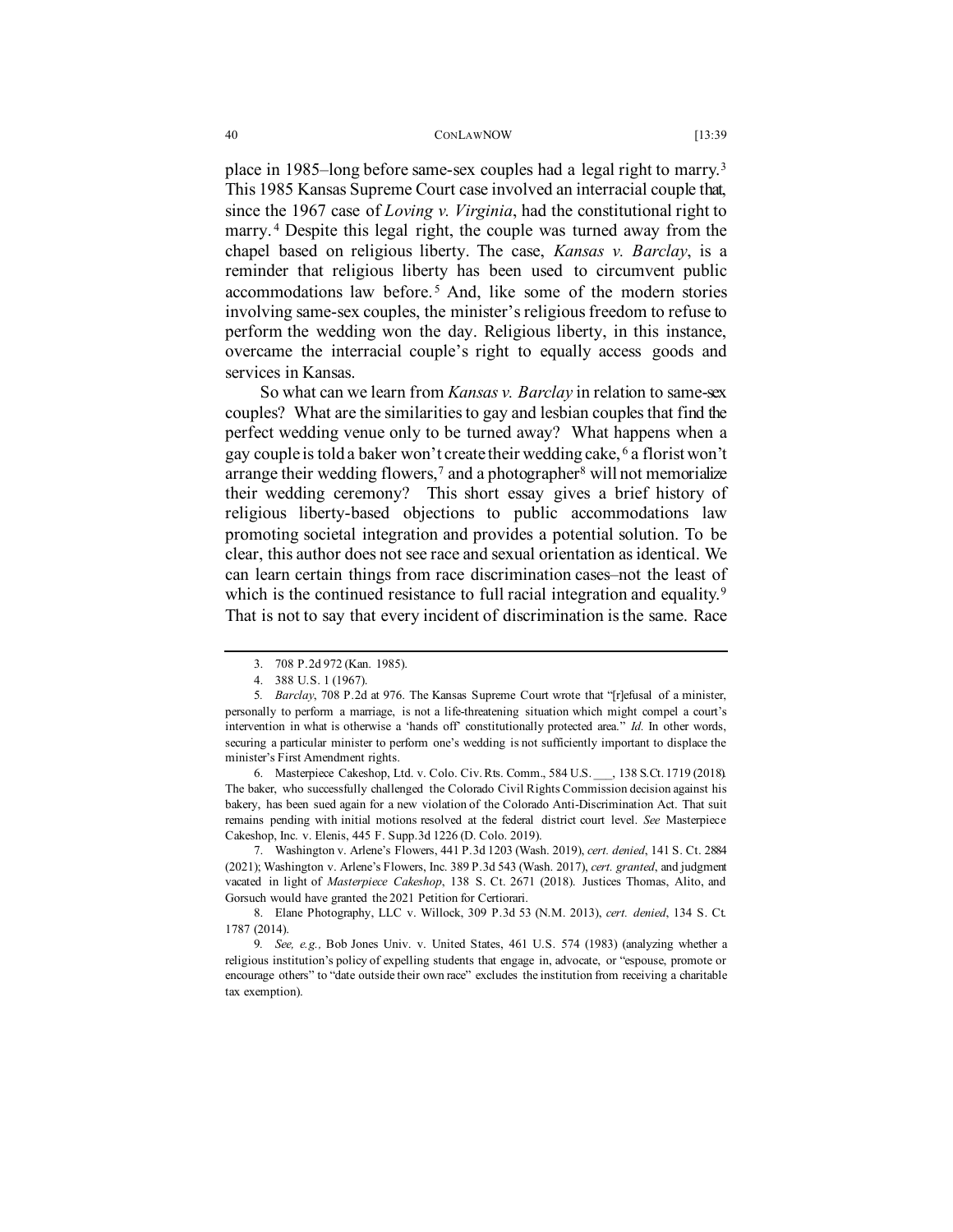discrimination has a long, and painful history in this country. Racial discrimination, particularly in relation to intimate relationships, also carried criminal penalties that many LGBTQ individuals have never faced.<sup>[10](#page-2-0)</sup> And race discrimination is a legally protected, suspect classification with federal statutory protection not yet afforded to LGBTQ individuals. [11](#page-2-1) There are parallels. But differences remain.



#### II. THE EVOLUTION OF RACIAL EQUALITY IN CASE LAW

Most Americans likely can cite at least two Supreme Court cases– *Roe v. Wade*[12](#page-2-2) and *Brown v. Board of Education*. [13](#page-2-3) *Brown* marked a critical turning point in racial equality that began with President Lincoln's Emancipation Proclamation and the South's defeat on the Civil War battlefield. While the South lost the war, many southern states continued to seek legal ways to diminish the rights of Black Americans. Freedom had come—full citizenship had not. The post-war South outlawed many instances of basic citizenship and placed freed slaves in vulnerable

<span id="page-2-0"></span><sup>10</sup>*. See Loving*, 388 U.S. 1 (1967). While the 1986 case of *Bowers v. Hardwick*, 478 U.S. 186 (1986), found no constitutionally protected right to engage in homosexual sodomy, that position was short-lived. And, importantly, very few people were ever criminally charged or prosecuted under these laws. *See, e.g.,* Lawrence v. Texas, 539 U.S. 5599 (2003) (overturning *Bowers*).

<span id="page-2-3"></span><span id="page-2-2"></span><span id="page-2-1"></span><sup>11.</sup> Title VII of the Civil Rights Act of 1964, codified at 42 U.S.C. § 2000e. Classifications currently receiving statutory protection include "race, color, religion, sex, or national origin." *Id.* at § 2000e-2.

<sup>12.</sup> 410 U.S. 113 (1973).

<sup>13.</sup> 347 U.S. 483 (1954).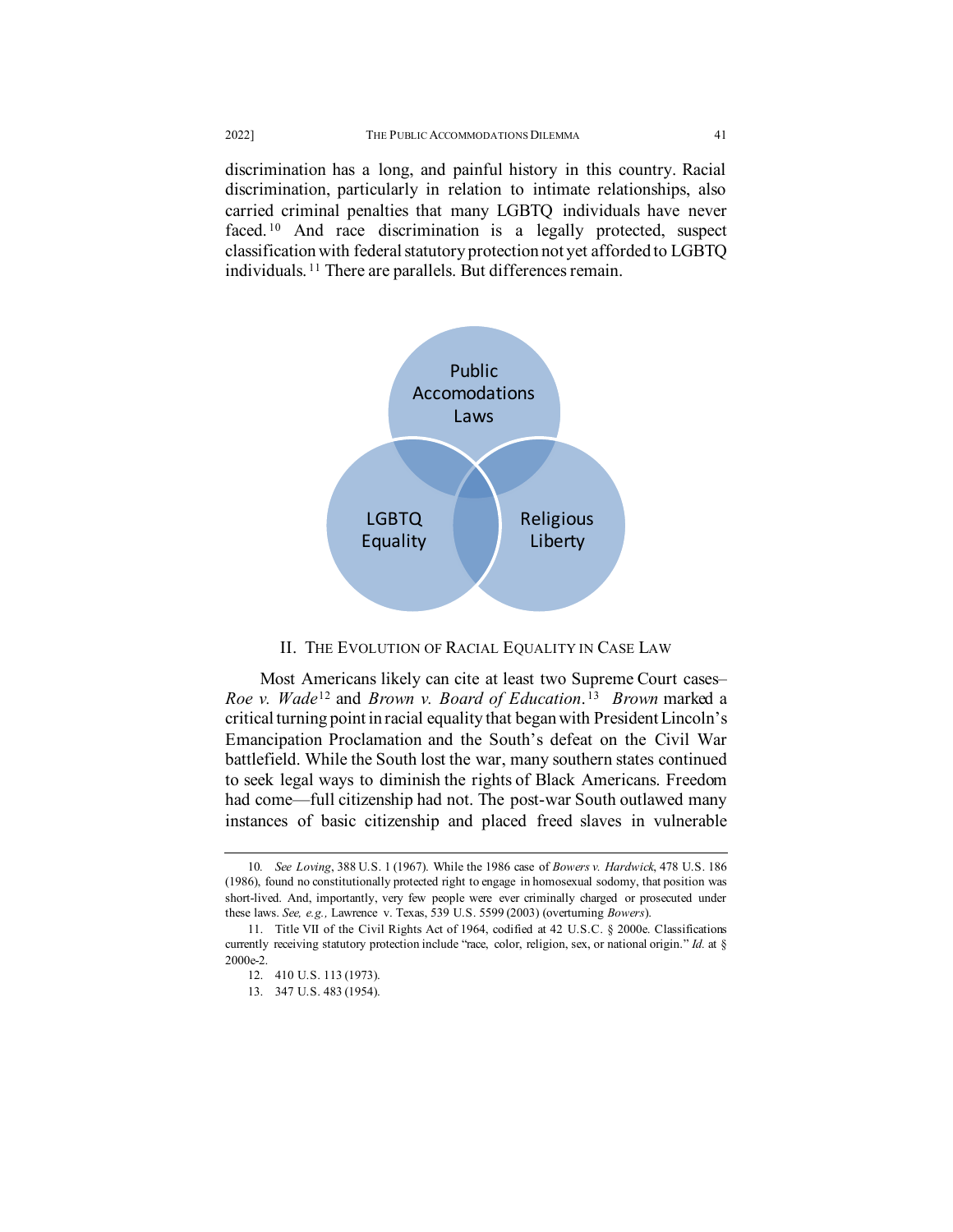positions regarding housing, access to public services, voting, and education. The sustained discrimination resulted in the passage of the Civil War Amendments, the Thirteenth, Fourteenth, and Fifteenth Amendments.

The Fourteenth Amendment quickly became the most potent method of challenging what became known as the Jim Crow laws. One of the first challenges to these laws occurred in 1873 in the *Slaughter-House Cases*. [14](#page-3-0) White butchers in Louisiana challenged that Louisiana's decision to monopolize slaughterhouses in the state violated their Thirteenth and Fourteenth Amendment rights. The Thirteenth Amendment claim was easily disposed of. The butchers had never been slaves. The Fourteenth Amendment claims, though more complex, were also decided against the butchers. The Court, in what was a nearly contemporaneous analysis of the Equal Protection Clause, openly doubted whether the Equal Protection Clause would be directed toward anything other than racial discrimination. [15](#page-3-1) The Equal Protection Clause has, however, been expanded and now protectsracial, religious, and gender minorities, among others.

The Fourteenth Amendment, standing alone, did not fulfill the promise of "equal protection." Congress realized this. In response, Congress passed the Civil Rights Act of 1875. This Act was likely the first modern public accommodations law. Section 1 provided: "That all persons within the jurisdiction of the United States shall be entitled to the full and equal enjoyment of the accommodations, advantages, facilities, and privileges of inns, public conveyances on land or water, theatres, and other places of public amusement. . . ."[16](#page-3-2) Section 2 made violation of the Act a misdemeanor subject to a \$500 fine.<sup>[17](#page-3-3)</sup> The Act operated directly on individuals. Its promise was short-lived. In the *Civil Rights Cases*, the Supreme Court struck down Sections 1 and 2 of Act because the Fourteenth Amendment operates only against states and state actors, not individuals. [18](#page-3-4) The decision is legally sound. The Constitution does not apply directly to individuals. But the Court placed important dicta presaging the 1964 Civil Rights Act. The Court indicated that while the 1875 Act was constitutionally invalid, there was nothing limiting

<sup>14.</sup> 83 U.S. 36 (1873).

<sup>15</sup>*. Id.* at 81.

<sup>16</sup>*. Civil Rights Cases*, 109 U.S. 3, 9 (1883).

<sup>17</sup>*. Id.*

<span id="page-3-4"></span><span id="page-3-3"></span><span id="page-3-2"></span><span id="page-3-1"></span><span id="page-3-0"></span><sup>18</sup>*. Id.* at 11 (noting "[i]ndividual invasion of individual rights is not the subject matter of the [Fourteenth] Amendment"). The Court explained that "[p]ositive rights and privileges are undoubtedly secured by the Fourteenth Amendment, but they are secured by way of prohibition against State laws and State proceedings. . . ." *Id.*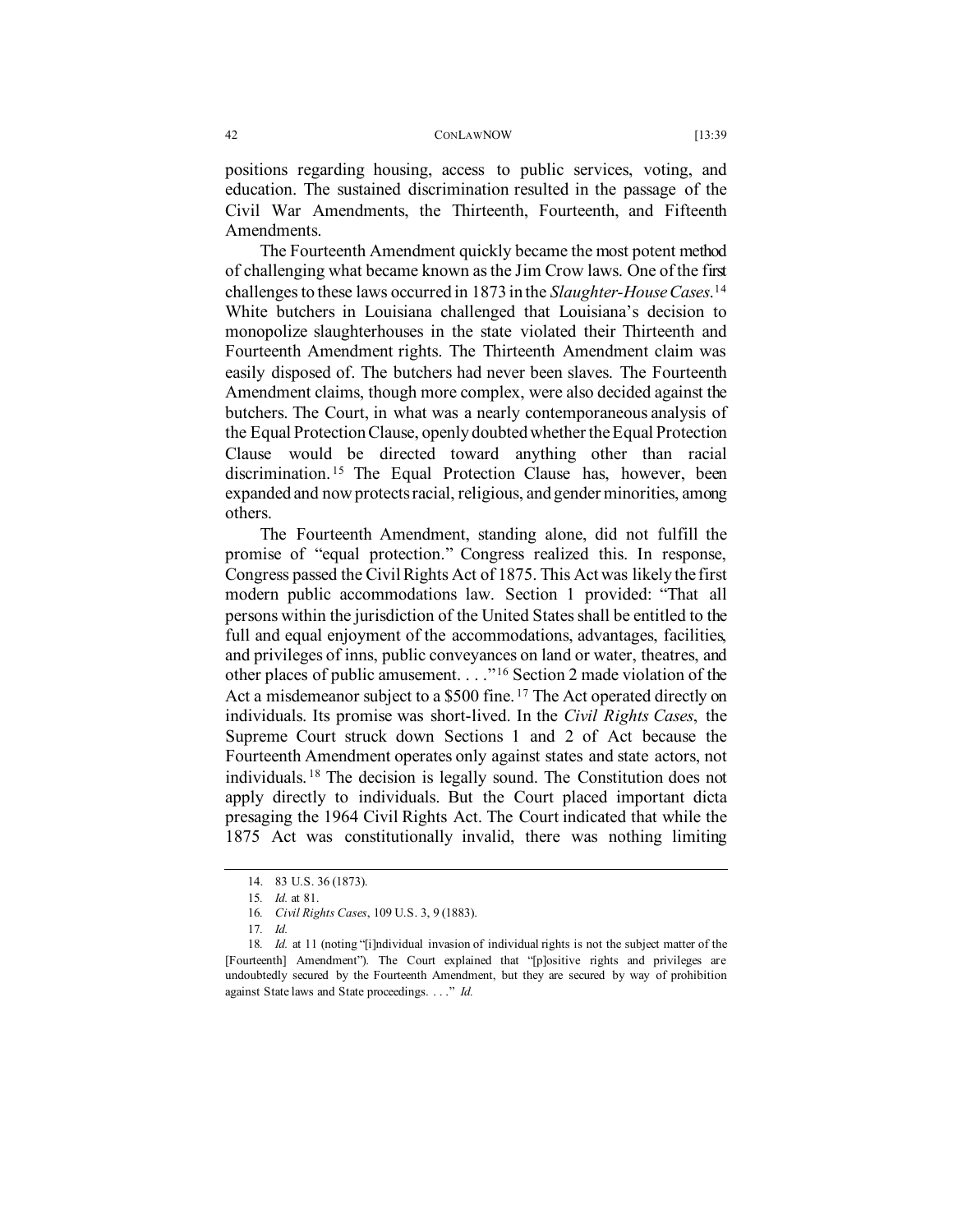Congress from passing such legislation through one of its enumerated powers, such as the Interstate Commerce Clause. [19](#page-4-0)

This advice lay dormant until Congress passed the 1964 Civil Rights Act. Title II of the Act, now codified at 42 U.S.C. § 2000a, ensures that "[a]ll persons shall be entitled to the full and equal enjoyment of the goods, services, facilities, privileges, advantages, and accommodations of any place of public accommodation . . . without discrimination on the ground of race, color, religion, or national origin." The Act defined places of public accommodation broadly, including inns, hotels, and motels (with an exception for places with no more than 5 rooms if occupied by the business owner as her residence), restaurants, cafeterias, lunchrooms, and facilities engaged in selling food "for consumption on the premises," and most places of amusement (such as theaters, concert halls, and sports arenas).<sup>20</sup> The Act extended to "any establishment" physically located within the premises of any covered establishment.<sup>[21](#page-4-2)</sup>

Much like the 1875 Act, this Act was immediately challenged by business owners who sought to avoid its application. And, as strange as it sounds, the route to racial integration in private businesses was achieved via the Interstate Commerce Clause—not the Fourteenth Amendment.[22](#page-4-3) The Supreme Court reiterated that the Court had "held time and again that [Congress's interstate commerce] power extends to activities of retail establishments, including restaurants, which directly or indirectly burden or obstruct interstate commerce."[23](#page-4-4) These cases overcame property rights<sup>[24](#page-4-5)</sup> and religious liberty objections.<sup>[25](#page-4-6)</sup> Much like the cases brought today in same-sex marriage cases, business owners opposed to serving all Americans raised religious liberty objections to the public accommodations laws forcing them to do so. [26](#page-4-7) These objections were struck down at the trial court level because the court refused to accept that "sacred religious beliefs" would allow one to decline service to racial

<sup>19</sup>*. Id.* at 18.

<sup>20.</sup> 42 U.S.C. § 2000a(b).

<sup>21</sup>*. Id.*

<span id="page-4-3"></span><span id="page-4-2"></span><span id="page-4-1"></span><span id="page-4-0"></span><sup>22.</sup> Heart of Atlanta Motel, Inc. v. United States, 379 U.S. 241 (1964); Katzenbach v. McClung, 379 U.S. 294 (1964).

<sup>23</sup>*. McClung*, 379 U.S. at 302.

<span id="page-4-5"></span><span id="page-4-4"></span><sup>24.</sup> The Heart of Atlanta Motel challenged the law under the Fifth Amendment (as an improper taking of property without just compensation) and the Thirteenth Amendment. *Heart of Atlanta*, 379 U.S. at 244.

<span id="page-4-7"></span><span id="page-4-6"></span><sup>25.</sup> Newman v. Piggie Park Enterprises, Inc. 377 F.2d 433, 438 (4th Cr. 1967) (noting that "defendants' contention that the Act was invalid because 'it contravenes the will of God' and constitutes an interference with the 'free exercise of Defendant's religion,'" had been foreclosed by the Supreme Court's decision in *Katzenbach v. McClung*).

<sup>26.</sup> Newman v. Piggie Park Enterprises, Inc., 256 F. Supp. 941 (D.S.C. 1966).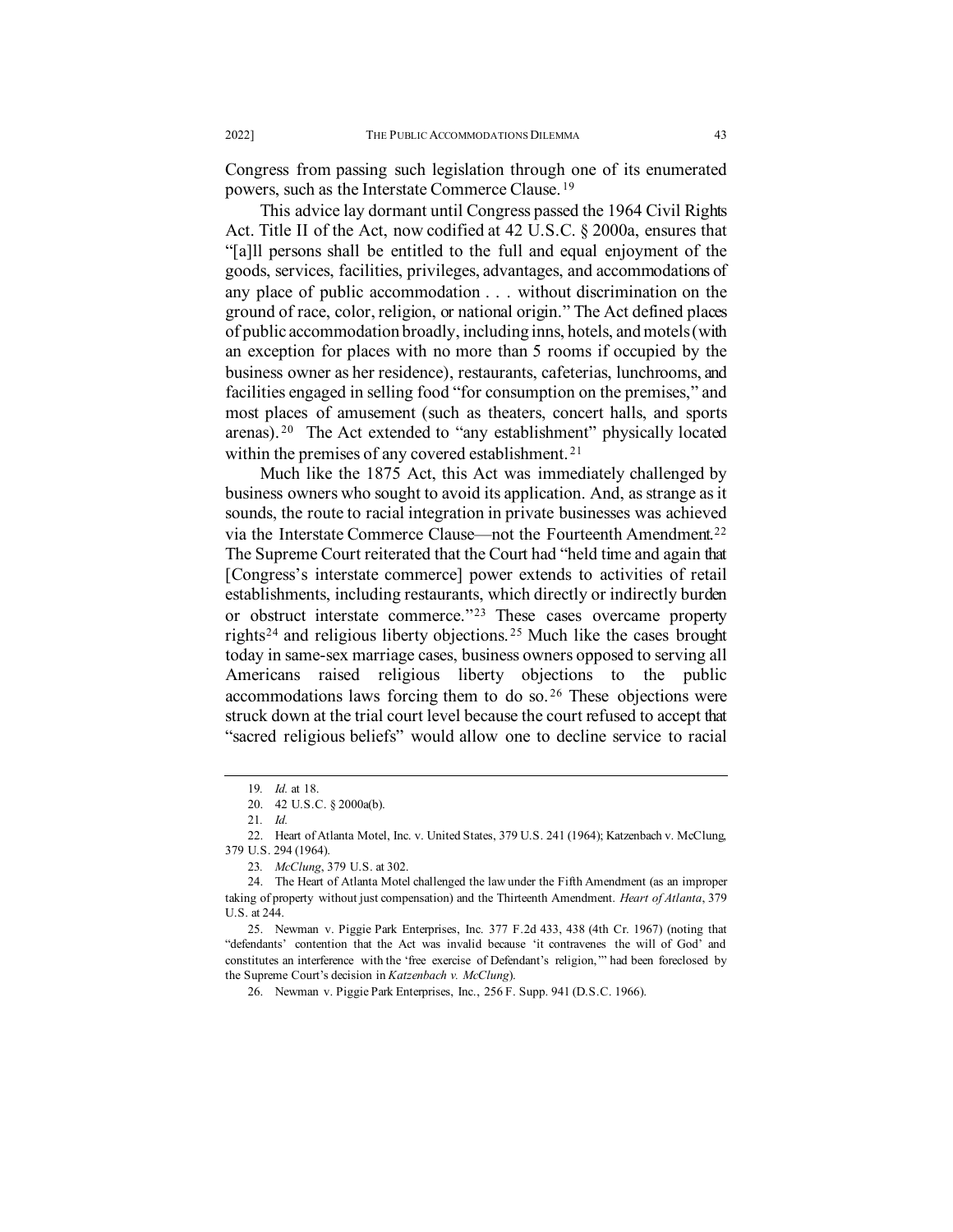minorities.<sup>[27](#page-5-0)</sup> This finding was upheld at the Supreme Court when the Court affirmed the attorney's fees award against Piggie Park. Remarkably, and in a tone not likely to be seen today, the Supreme Court explicitly noted that these religious liberty objections were "patently frivolous."<sup>[28](#page-5-1)</sup>

We know that federal public accommodations law are (1) constitutional, and (2) do not violate an individual or business's religious liberty. But these laws do not include LGBTQ protections. So what lessons can we take from the race discrimination cases, if any? What can be gleaned from federal public accommodations law? Modern challenges stem exclusively from state public accommodations laws inclusive of LGBTQ protection. Is this a distinction with a legal difference—adding LGBTQ individuals raises religious claims that were denied in all other categories?

As we think about these modern challenges, there are still some similarities worth noting. First, separate but equal was never a good approach, certainly not on a human level. As Chief Justice Warren explained, separate facilities are inherently unequal.<sup>29</sup> The very act of separation—being asked to sit in the "other" cable car, being told to use the "other" fountain, being told to stay at the "other" hotel—carries a dignity injury that lingers well past the initial denial of services. Being treated as "other" is itself an injury. Modern advice that same-sex couples simply use the "other" baker, "other" florist, and "other" photographer carries a dignity injury that has a familiar ring. Why is it acceptable for public-facing businesses to treat LGBTQ couples as "other"? The purpose of public accommodations laws was to stop these dignity injuries and require that public-facing businesses serve the public without discrimination. A society that allows businesses to refuse service to individuals that seek products regresses to a time where the law permitted "other" bathrooms and "other" wedding chapels. We cannot afford to go backwards, even when faced with a new minority group that is repeatedly met with religious liberty objections.

### III. APOSSIBLE SOLUTION—CLARIFYING WHAT IS TRULY RELIGIOUS

<span id="page-5-0"></span>In the clash between same-sex marital rights and religious liberty objections, whose right prevails? And how can courts resolve the issue without causing dignity injuries to same-sex couples or minimizing the

<sup>27</sup>*. Id.* at 945.

<span id="page-5-1"></span><sup>28</sup>*. Piggie Park*, 390 U.S. at 402n.5.

<span id="page-5-2"></span><sup>29</sup>*. Brown*, 347 U.S. at 495.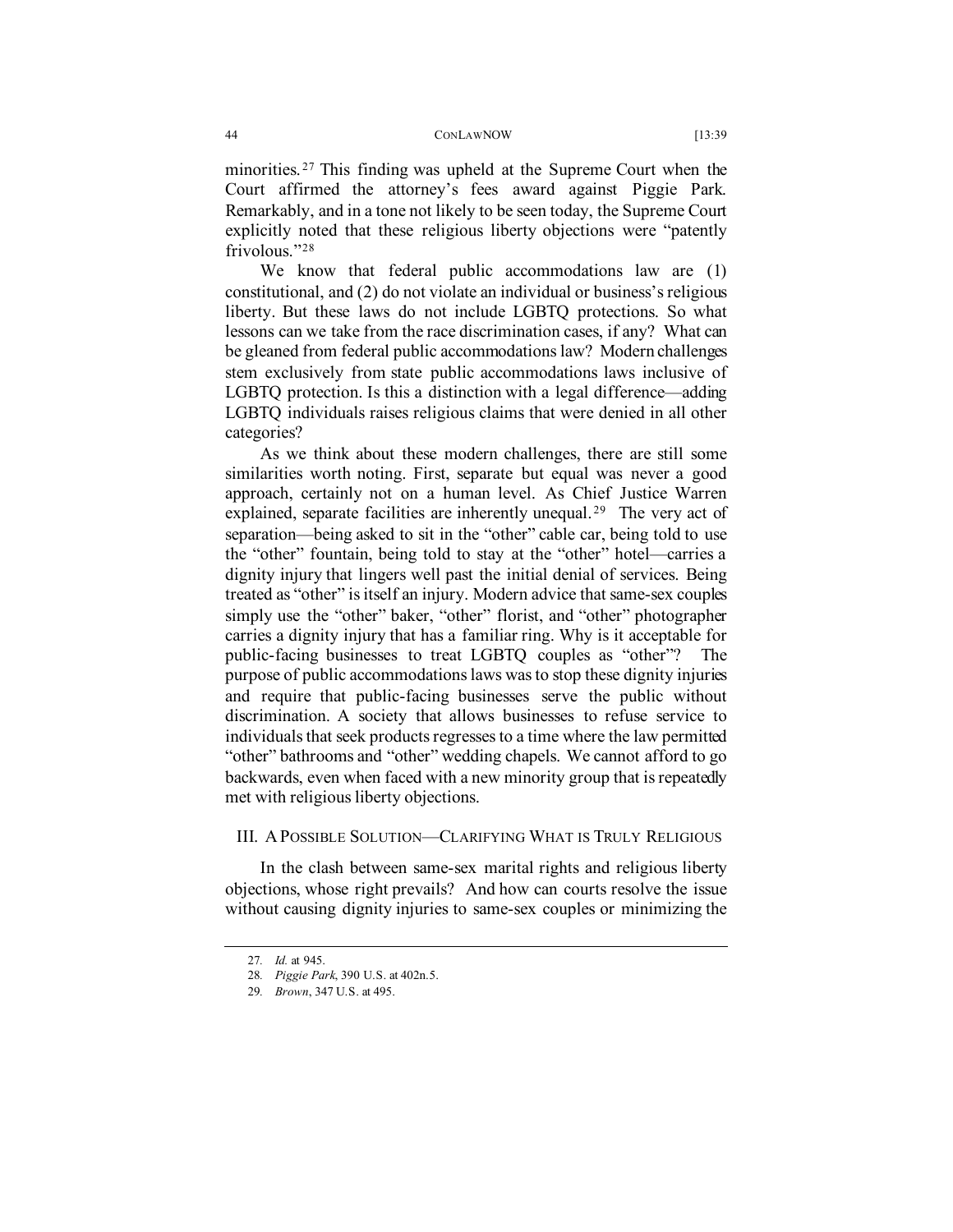religious liberty of business owners? This brief essay certainly cannot resolve the issue. But it does propose a potential solution. Courts should protect religious services and activities—not secular services and activities. The status (religious or secular) of the person providing services should be irrelevant. The focus of public accommodations laws, and legal challenges to these laws, should be on the nature of the services provided. [30](#page-6-0) 

An approach enveloping religious services or activities, but not secular services and products, is consistent with Supreme Court precedent. [31](#page-6-1) In the *Kansas v. Barclay* case, the Baptist minister refused to perform a religious service. He was unwilling, in his ministerial capacity, to join an interracial couple in what he believed to be a sacred union. This approach, while troubling, allowed the couple to have *a* minister preside over their wedding at the All Faiths Chapel. The minister even sought to help the couple find an alternate officiant. The couple *was* treated at "other." But this particular marriage service involved the minister's religious role, not his commercial role as business owner. He was still willing to allow the couple to use his facilities. As unsettling as these restrictions are, there is legal clarity in separating the truly religious service from a standard business transaction. One solution to the clash of rights is for courts to clearly separate religious services from secular services.

Under this approach, the *Barclay* case remains a valid application of public accommodations laws. In the clash between a minister asked to perform a religious ceremony that violates his religious faith and a couple seeking to force the minister to violate his theology, the religious nature of the ceremony trumps the generally applicable law. This may be a disquieting solution to some. The value is clarity. Those activities that are, in fact, religious should find refuge in the First Amendment. But this would mean that deserving couples that have a legal right to marry may be turned away from those asked to perform the religious ceremony of marriage.<sup>[32](#page-6-2)</sup>

<span id="page-6-0"></span><sup>30.</sup> An important statutory exception that protects religious institutions in hiring decisions remains intact. It should. *See* 42 U.S.C. § 2000e-1 (exempting employees of religious entities from Title VII hiring decisions).

<span id="page-6-1"></span><sup>31.</sup> Reynolds v. United States, 98 U.S. 146, 166 (1879) ("Laws are made for the government of actions, and while they cannot interfere with mere religious belief and opinions, they may with practices").

<span id="page-6-2"></span><sup>32.</sup> The religious nature of a marriage ceremony should not be conflated with the state's civil recognition of marriage. State employees cannot legally prevent a couple from marrying, even if that employee disapproves of the marriage based on their sincerely held religious beliefs. *See* Ermold v. Davis, 936 F.3d 429 (6th Cir. 2019), *cert. denied*, 141 S. Ct. 3 (2020). Justices Thomas and Alito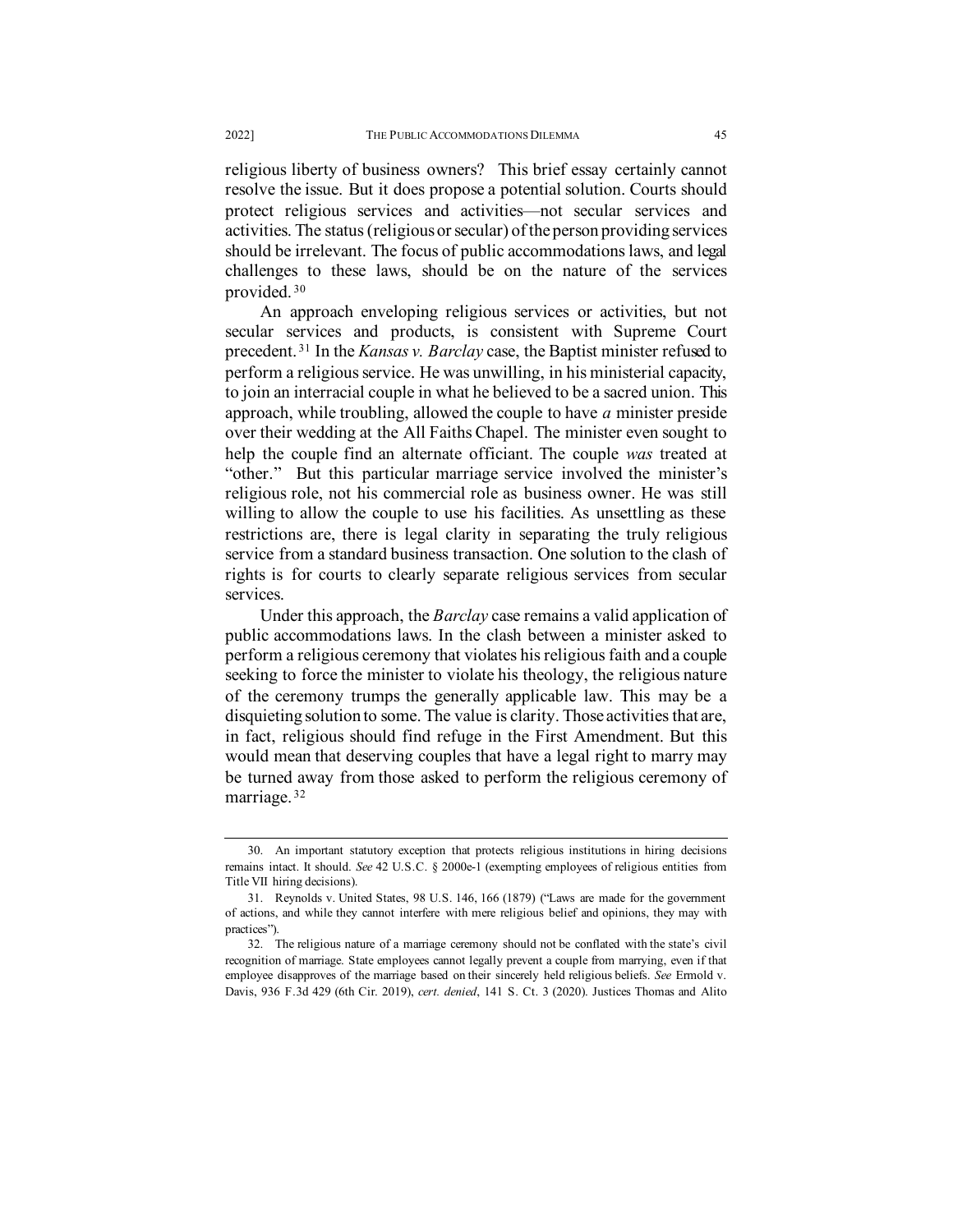This solution also mirrors the Supreme Court's ministerial exception that allows religious organizations to select its own ministers without application of employment discrimination laws. [33](#page-7-0) The ministerial exception is exactly what it sounds like—an exception from judicial scrutiny for those performing ministerial functions or "vital religious duties."[34](#page-7-1) In many ways, the Court has already begun demarcating the lines between religious activities and secular activities. For those religious actors performing religious activities, the First Amendment provides strong protection. And it should. But for religious actors performing secular functions, the First Amendment treats the secular activity the same regardless of the person's status. As the Court noted in 2020, "religious institutions do not enjoy a general immunity from secular laws."[35](#page-7-2) For example, a priest is subject to speeding laws just like you and me. The fact that he may be in a hurry to get to a religious ceremony will not exempt him from generally applicable laws regarding secular activities, here, driving.

The Supreme Court has often carved out bright line tests to aid society in anticipating their legal obligations. The increasing tension between LGBTQ individuals and those providing secular services keeps appearing before the Court.<sup>[36](#page-7-3)</sup> At some point, and likely soon, the Court will need to address this issue head on. So far, the Court has deftly sidestepped the issue. This term, the Supreme Court has decided to hear a case involving a web designer who refuses to design any website that shows or advertises same-sex weddings. [37](#page-7-4) The web designer additionally desires the right to place her objection on her business materials. Her objection is based on sincerely held religious beliefs. The web designer cannot, due to her faith, sanction same-sex marriage. She wants the right to refuse to create any website relating to same-sex marriage regardless of

wrote a statement explaining that while they would not have voted to grant the petition, they had concerns about elevating what they termed "a novel constitutional right"—same-sex marriage—"over the religious liberty interests explicitly protected in the First Amendment." *Id.*

<span id="page-7-0"></span><sup>33.</sup> Hosanna-Tabor Evangelical v. EEOC, 565 U.S. 171, 188 (2012) (explaining that imposing on a church to retain an unwanted minister "intrudes upon more than a mere employment decisions. Such action interferes with the internal governance of a church, depriving the church of control over the selection of those who will personify its beliefs"). *Id.*

<span id="page-7-1"></span><sup>34.</sup> Our Lady of Guadalupe School v. Morrissey-Berru, 591 U.S. , 140 S. Ct. 2049, 2066 (2020) (broadly describing the ministerial function to include teachers who are tasked with teaching religious doctrine, pray with, and attend religious services with their students).

<sup>35</sup>*. Id.* at 2060.

<sup>36</sup>*. See, e.g.,* 303 Creative, LLC v. Elenis, 6 F.4th 1160 (10th Cir. 2021).

<span id="page-7-4"></span><span id="page-7-3"></span><span id="page-7-2"></span><sup>37</sup>*. 303 Creative*, 6 F.4th 1160, *cert. granted in part*, U.S.S.Ct., 2022 WL 515867 (Feb. 22, 2022).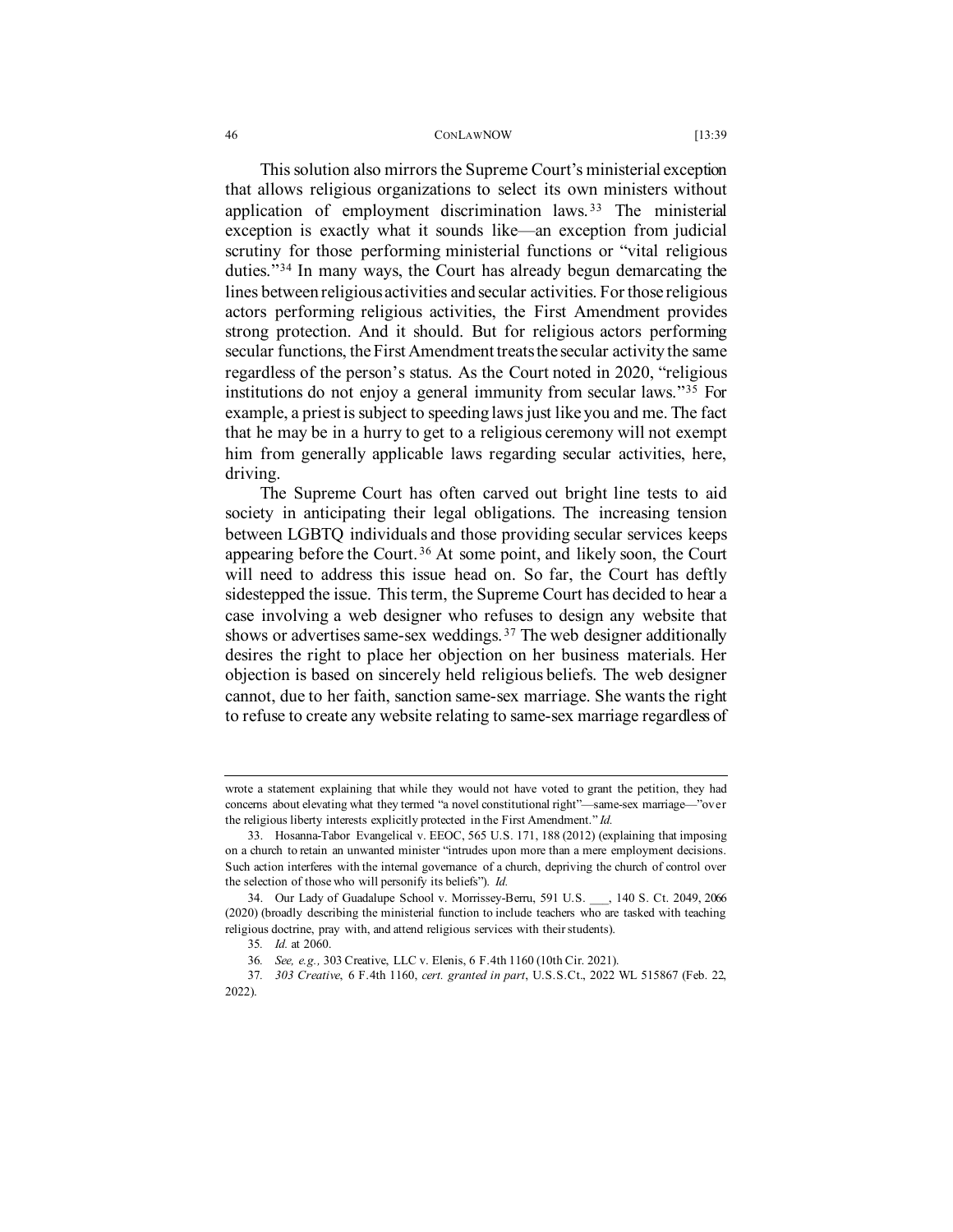the sexual identity of the customer. [38](#page-8-0) She will refuse to help a wedding vendor that wants to market to same-sex couple regardless of whether that vendor is LGBTQ. [39](#page-8-1) The web designer's objection is to the ceremony, which she alleges violates her faith and speech rights, not the individuals seeking service. Like the baker in *Masterpiece Cakeshop*, she will do business with LGBTQ individuals. She simply will not perform any services that relate to same-sex weddings. Will the Court provide a brightline answer regarding public accommodations laws under this fact scenario? It seems unlikely.

The Supreme Court's decision to accept the case is intriguing. The Court refused the web designer's request to rule on her religious liberty claims. [40](#page-8-2) But the Court will consider her First Amendment speech rights in being forced to create a website (speech) for consumers and being required to keep silent about her objections.<sup>[41](#page-8-3)</sup> The Court opted for a narrow assessment of the case, once again delaying direct consideration of the religious liberty issue. The frequent occurrence of these iterations pitting religious liberty against LGBTQ equality of access to public goods and services mandates a clear demarcation of whose right prevails. The Supreme Court's limited consideration of *303 Creative* merely delays the inevitable.

A religious activities/secular products solution would clarify that religiously grounded businesses, like Hobby Lobby or Masterpiece Cakeshop, must yield to public accommodations laws that require all business performing secular functions to offer goods and services without discrimination. [42](#page-8-4) The religious services/secular products divide finds support in other cases involving Title VII employment and taxation cases. Outside the narrow ministerial exception, secular businesses with more than 15 employees cannot fire or refuse to hire an individual due to their LGBTQ status. [43](#page-8-5) And religiously affiliated schools that choose to discriminate lose their charitable tax status even when their student

<span id="page-8-5"></span>43*. See* Bostock v. Clayton County, Georgia, 590 U.S. \_\_\_, 140 S. Ct. 1731 (2020) (holding that "[a]n employer who fires an individual merely for being gay or transgender defies" Title VII).

<sup>38</sup>*. 303 Creative*, 6 F.4th at 1170.

<sup>39</sup>*. Id.*

<span id="page-8-2"></span><span id="page-8-1"></span><span id="page-8-0"></span><sup>40</sup>*. 303 Creative*, 6 F.4th 1160, *cert. granted in part*, U.S.S.Ct, 2022 WL 515867 (Feb. 22, 2022).

<span id="page-8-3"></span><sup>41</sup>*. Id.* The Supreme Court granted the petition "limited to the following question: Whether applying a public-accommodation law to compel an artist to speak or stay silent violates the Free Speech Clause of the First Amendment."

<span id="page-8-4"></span><sup>42</sup>*. See Masterpiece Cakeshop*, 138 S.Ct. 1719 (2018); Burwell v. Hobby Lobby Stores, 573 US 682 (2014) (holding Religious Freedom Restoration Act allows for-profit company to deny employees health care coverage for contraception based on religious liberty of owners).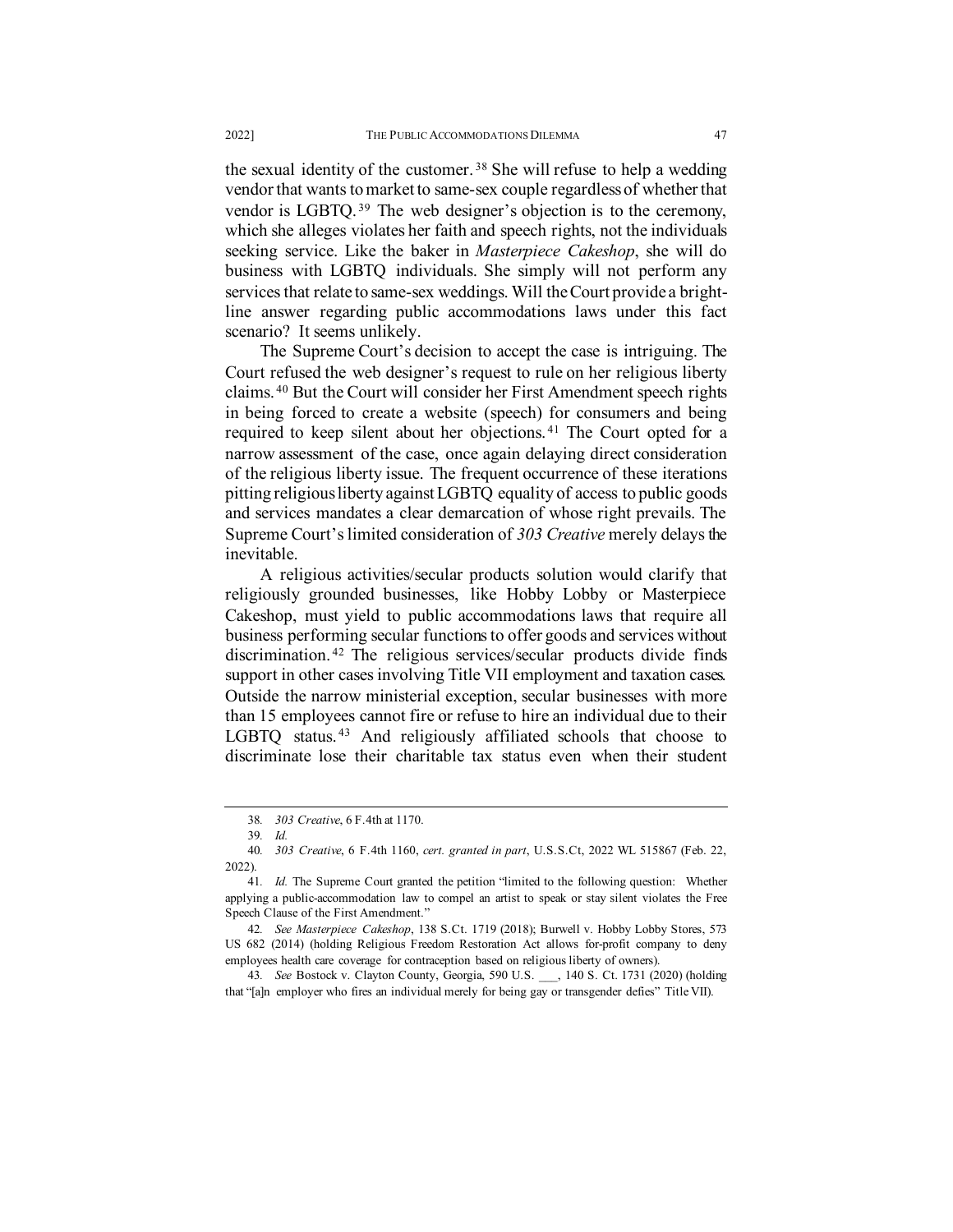conduct policies are grounded in their theology.<sup>[44](#page-9-0)</sup> Education, even religiously based education, must yield to full and fair access to the education setting if schools want to receive charitable tax status. [45](#page-9-1) 

The Supreme Court's recent decision, *Fulton v. City of Philadelphia*, [46](#page-9-2) underscores the Court's discomfort with the current test for resolving religious liberty questions. In 1980, Justice Scalia's majority opinion in *Employment Division v. Smith*[47](#page-9-3) held that religiously neutral, generally-applicable laws do not violate the First Amendment. This means that laws that do not target religion and apply generally to all equally are constitutional. [48](#page-9-4) The earlier example of a priest speeding to get to church provides one example. Speeding laws are religiously neutral and apply generally to all. Another example is the outlawing of peyote consumption—the issue in *Smith*. [49](#page-9-5) The purpose of outlawing peyote consumption was deemed to be religiously neutral and applied to all.<sup>[50](#page-9-6)</sup> Thus, there was no First Amendment violation. [51](#page-9-7) At least three Justices noted their displeasure with *Smith*'s test in *Fulton* and indicated their willingness to overturn *Smith*. [52](#page-9-8) Justice Coney Barrett, joined by Justice Kavanaugh, expressed discomfort but was reluctant to retreat from *Smith* without having an adequate substitute. [53](#page-9-9) For now, *Smith* remains the governing test for lower courts. And because the Supreme Court limited consideration of 303 Creative's challenge to free speech, *Smith*'s fate awaits another day, another case.

The religious activities/secular products solution embraces *Smith* and argues for its retention. But this proposed solution is more focused. If courts were to focus on the religious nature of the underlying activity, many would receive greater protection. In fact, *Smith* comes out differently under the religious activities/secular products test. The *Smith* 

<span id="page-9-0"></span><sup>44</sup>*. See* Bob Jones Univ. v. United States. 461 U.S. 574 (1983) (holding that the IRS can withdraw tax exempt status to religiously affiliated school that prohibits interracial dating).

<span id="page-9-1"></span><sup>45</sup>*. Id.* at 604. Chief Justice Burger, writing for the majority stated that "[d]enial of tax benefits will inevitably have a substantial impact on the operation of religious schools, but will not prevent those schools from observing their religious tenets." *Id.*

<sup>46.</sup> 593 U.S. \_\_\_, 141 S. Ct. 1868 (2021).

<sup>47.</sup> 494 U.S. 872 (1990).

<span id="page-9-4"></span><span id="page-9-3"></span><span id="page-9-2"></span><sup>48</sup>*. Id.* at 878-79. Justice Scalia wrote, "We have never held that an individual's religious beliefs excuse him from compliance with an otherwise valid law prohibiting conduct the State is free to regulate." *Id.*

<sup>49</sup>*. Id.* at 874.

<span id="page-9-7"></span><span id="page-9-6"></span><span id="page-9-5"></span><sup>50</sup>*. Id.* at 882 (finding no evidence that Oregon's drug laws were an attempt to regulate religious beliefs).

<sup>51</sup>*. Id.* at 890.

<span id="page-9-9"></span><span id="page-9-8"></span><sup>52</sup>*. Fulton*, 141 S. Ct. at 1883 (Alito, J., concurring in the judgment) (noting that *Smith* and its "severe holding is ripe for reexamination").

<sup>53</sup>*. Id.* at 1882 (Barrett, J., concurring) ("Yet what should replace *Smith*?").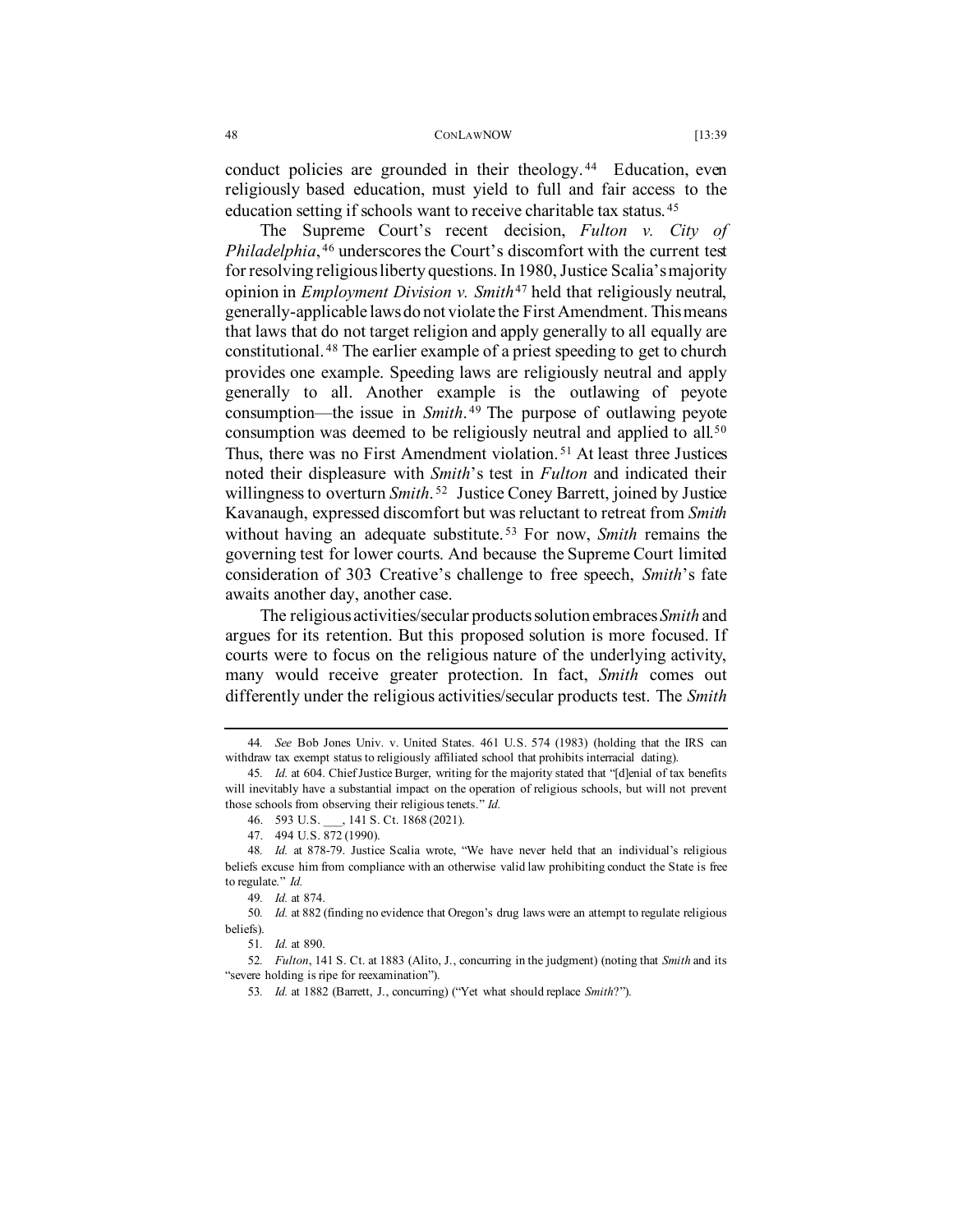plaintiffs were literally exercising their right to worship in a manner that did not harm others. They were engaging in a religious ceremony. In contrast, the baker in *Masterpiece Cakeshop* engages in a secular activity when he bakes a cake.<sup>[54](#page-10-0)</sup> This is not to diminish the baker's sincerely held religious beliefs. But the act of baking a cake holds no religious ceremonial value. It is a secular activity.

We live in a pluralistic society that requires we interact with others whose beliefs we may find unfamiliar or even offensive. But to claim that every commercial action that one takes in a business role qualifies for First Amendment protection pushes religious liberty rights beyond their intended purposes. The Framers did not intend for religion to be an allpurpose shield. [55](#page-10-1) The Framers intended religious liberty to be a protection for theological beliefs and worship—not consumer transactions. [56](#page-10-2) 

The religious activities/secular products approach would allow businesses to choose *what* they serve versus *who* they serve. For example, if a florist does not want to arrange flowers for a wedding because her sincerely held religious beliefs only permit her to sell products to certain couples, she can refuse to do any weddings. This approach allows the business owner to preserve her religious identity while requiring her to engage in commercial activities available to all on equal terms. Cakes are not inherently religious. Flowers are not inherently religious. These items can be used in religious ceremonies. But the item's use does not transform the product's nature. Cakes and flowers are secular.

The religious activities/secular products distinction emphasizes the secular nature of commercial transactions. It provides clarity and ensures consistency among states and businesses. It allows businesses to decide for themselves what they want to sell and the ways in which they want to serve the public. If a business sells wedding cakes, wedding cakes must be available to all couples on equal terms. If a person is in the wedding photography business, she cannot turn customers away that want their wedding filmed. This proposed test fulfils the promise of antidiscrimination laws while preserving the Framer's First Amendment purpose. It separates worship rights and protections from secular commercial activities. This solution, while not perfect, allows Americans

<span id="page-10-0"></span><sup>54.</sup> This essay does not address other potential First Amendment protections for businesses, such as free speech and expression rights.

<span id="page-10-1"></span><sup>55</sup>*. See, e.g.,* Thomas v. Review Bd. of Indiana Employment Sec. Div., 450 U.S. 707, 722 (1981)(Rehnquist, J., dissenting)("[T]he Court today reads the Free Exercise Clause more broadly than is warranted").

<span id="page-10-2"></span><sup>56</sup>*. See* Braunfeld v. Brown, 366 U.S. 599, 603 (1961)(noting "the freedom to act, even when the action is in accord with one's religious convictions, is not totally free from legislative restrictions").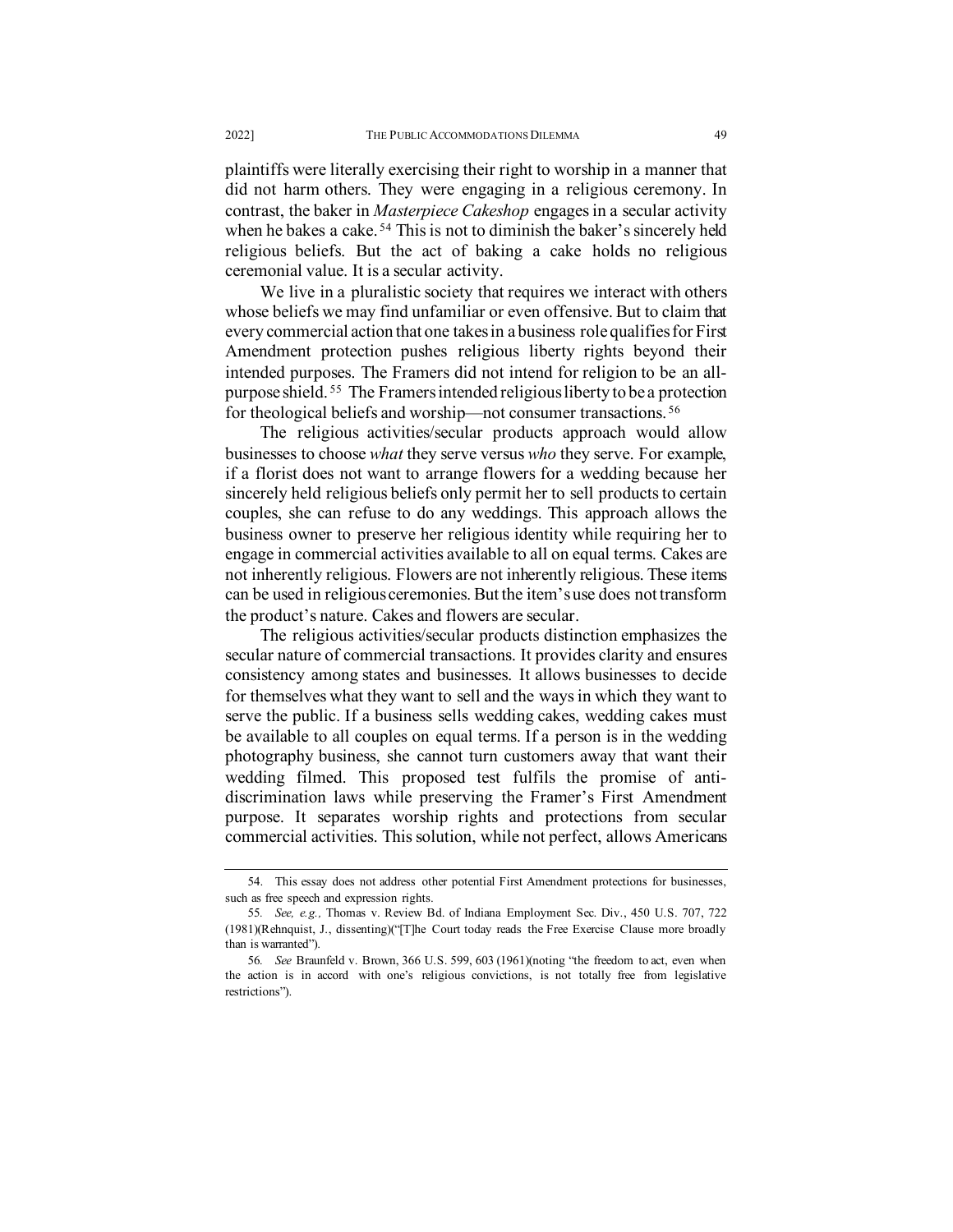to live, and work, in a pluralistic society that grants equal access to nonreligious goods and services.

A society where one's theology becomes the driving force in the marketplace would dramatically undermine public accommodations laws. Theological economics impose the seller's religious values on consumers through access–or lack thereof. For example, Catholic business owners might begin selling products based on theology. Catholic business owners might not feel comfortable selling products to divorcees. A Catholic pharmacist might not be willing to sell birth control to anyone, or only to their customers with proof of heterosexual marriage. [57](#page-11-0) And, even then, the pharmacist might only comply upon proof that this is the individual's first–and only–marriage. The Catholic baker may refuse to bake a wedding cake for a person's second marriage. Likewise, Muslim drivers might refuse to take their Uber customers to certain venues or refuse to accept riders that have been drinking or are carrying alcohol.<sup>[58](#page-11-1)</sup> These drivers might refuse to pick up certain individuals, such as females traveling alone. The marketplace disruptions become more problematic once individuals outside minority groups become burdened. If we tolerate a theological approach to our economy, everyone becomes vulnerable to the seller or provider's individual beliefs.

A person's access to secular products should not be dependent on the seller's theological views about the buyer. We cannot afford to return to a world with signs hanging in businesses that indicate certain "others" are not allowed. We should reject the idea that people entering a business can be turned away because something about a consumer offends the person providing secular, transactional services to the public. Even the thought is

<span id="page-11-0"></span><sup>57</sup>*. See e.g.* Stormans, Inc. v. Wiesman, 579 U.S. \_\_\_, 136 S. Ct. 2433 (2016)(Alito, J., dissenting from denial of certiorari). Justice Alito, joined by Chief Justice Roberts and Justice Thomas, wrote a strong dissent focusing on the business's right to refuse to stock emergency contraceptives based on religious beliefs. Stormans, doing business as Ralph's pharmacy, would not provide the prescription but would send customers to other pharmacies. Justice Alito's dissent emphasized that alternative pharmacies were only two miles away. The dissent focused on the religious beliefs of the pharmacy and pharmacists.

<span id="page-11-1"></span><sup>58</sup>*. See e.g.* Dolal, et al. v. Metropolitan Airports Commission, No. A07-1657, 2008 WL 4133517 (Minn. Ct. App. Sept. 9, 2008)(unpublished decision). Several Muslim taxi drivers refused to pick up airport passengers that were carrying alcohol. The MAC, which licenses cab drivers, threatened to suspend the drivers' taxi licenses if they refused to pick up passengers. Plaintiffs sought an injunction against being required to pick up all passengers, alleging that carrying passengers with alcohol violates their religious beliefs. The drivers lost their challenge. This case, and many like it, show the diversity of faith rules that could govern a theologically focused economy. While each individual issue might not be problematic—you can take the next cab or drive to the next pharmacy the cumulative effects of a theological economy could make daily living quite unpredictable. One would never be able to know, upon entering a business, whether they would be able to secure the services provided.